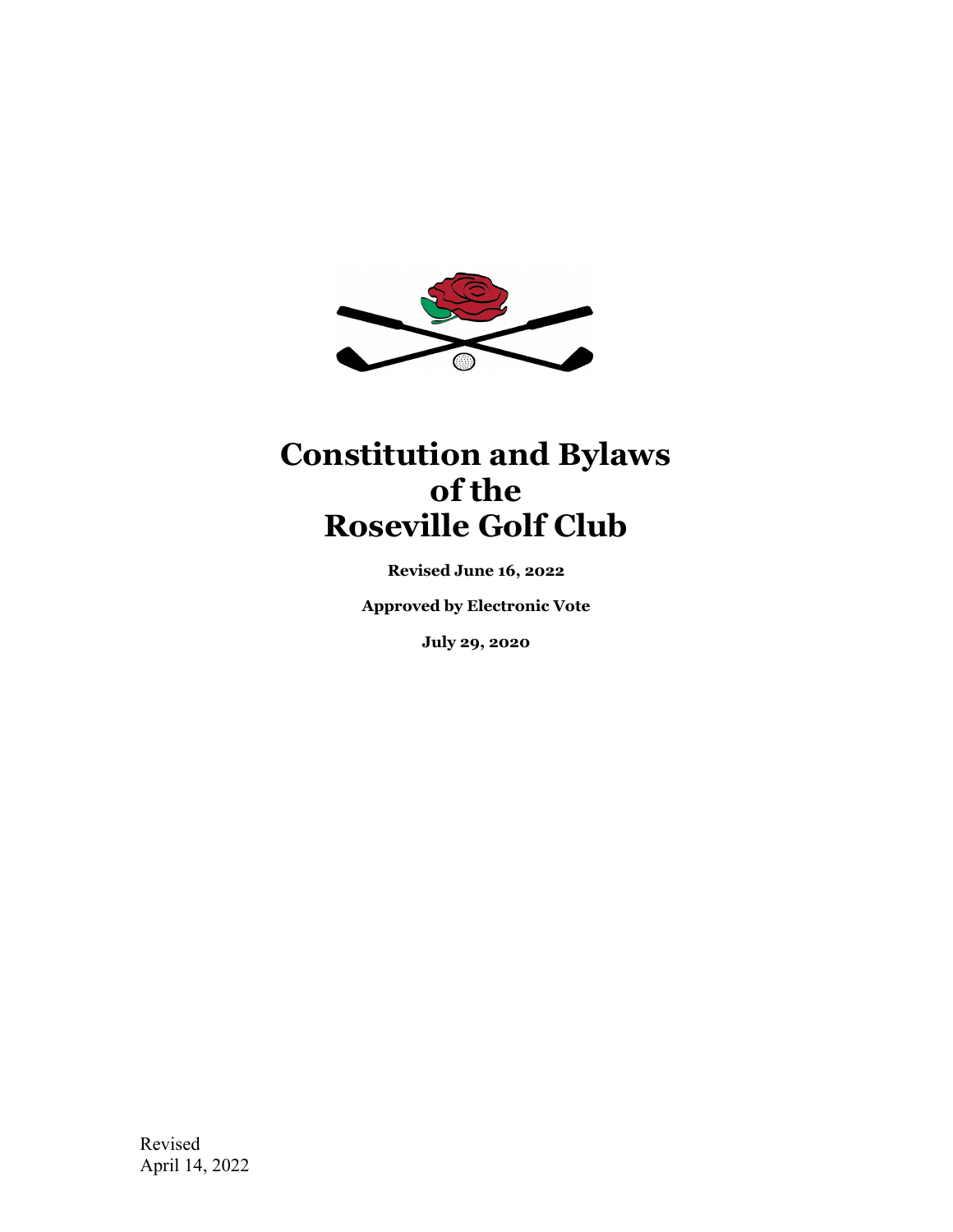### **ARTICLE I — NAME**

The name of this Club shall be the Roseville Golf Club (RGC).

### **ARTICLE II — OBJECT**

The purpose of this Club is to promote the sport of golf in accordance with these bylaws and the rules of the game of golf.

### **ARTICLE III — BOARD OF OFFICERS**

The powers of this Club shall be vested in a Board of Officers ("Board") consisting of fifteen (15) positions as follows:

**A. Four (4)** elected officers: President, Vice President, Secretary and Treasurer.

**B**. **Four (4)** elected Members at Large.

**C. Five (5)** positions appointed by the President: Tournament Director, Tournament Bookkeeper, Webmaster, Rules Chairperson and Handicap Chairperson.

**D.** Two Past Presidents (immediate and second year Past President).

### **ARTICLE IV — ELECTIONS**

#### **1. ELECTION AND APPOINTMENT OF CLUB OFFICERS**

**A.** Elections will be held September 5 - 15 by vote on Memberplanet or whatever platform that is determined by the NCGA and during the regularly scheduled September general meeting. These duly elected officials take office effective January 1st.

#### **B.** *BOARD MEMBERS MUST HAVE BEEN AN ACTIVE MEMBER IN THE YEAR OF ELECTION AND HAVE SIX PLAY DATES MINIMUM WITHIN THAT YEAR.*

**C.** Nominations of the elected officials shall be by a committee selected by the current President from the Board of Officers as listed in Article VII H 1. The Committee will consider potential nominees from the membership during the month of August and no floor nominations will be accepted at the September General meeting. The Committee shall determine and publish their list of nominees in the September newsletter.

**D.** The tenure of the office for elected officials (President, Vice President, Secretary and Treasurer will be for a period of one (1) year. The tenure of office for Members at Large shall be for a period of two (2) years. Only two (2) Members at Large will be elected annually. The outgoing President will automatically fill one of the outgoing Past Presidents seats.

#### **2. FILLING VACANCIES**

**A.** A vacancy of an appointed or elected official will be filled by appointment of the President and shall require the approval of the majority of the Board of Officers.

**B.** The Vice President will automatically fill the vacancy of the President for the balance of the term and shall appoint their successor, for the balance of the term to be approved by the Board.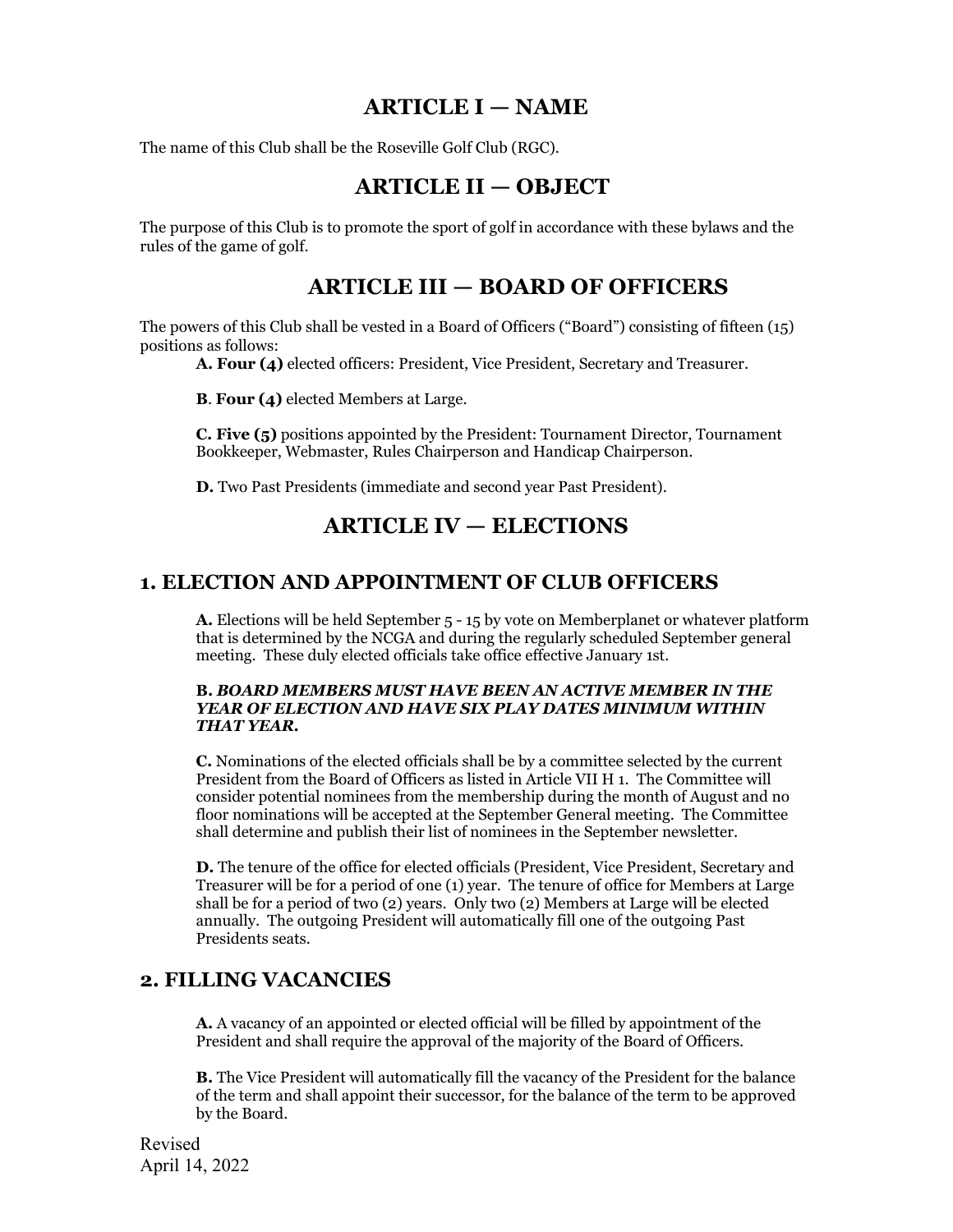### **ARTICLE V — DUTIES**

#### **1. BOARD OF OFFICERS**

The Board shall:

**A**. Conduct, manage, and control the affairs and business of the Club, in conformity with these by-laws, to benefit the majority of the members.

**B**. Approve all expenditures of the general funds at their monthly meetings that have not been approved in the annual budget. Any expenditure of general funds in excess of one hundred dollars (\$100.00) must be approved by the Board before such expenditure may be made unless it is part of the approved budget.

**C.** Compensate all Board Officers based on the current year's projected budget. It may be adjusted as necessary during the year.

**D**. Compensate the President, Secretary, Treasurer, Tournament Director, Tournament Bookkeeper, Vice President, Webmaster, and Handicap Chairperson with green fees paid out of the general fund for a maximum of 12 weekend home tournament dates per year commensurate with current years proposed budget.

**E**. Compensate all Club officers who do not receive green fees with a Rose Card or equivalent each year for their service to the Club.

#### **2. PRESIDENT**

The President shall:

**A**. Exercise general supervision over the business and affairs of the Club.

**B.** Preside at all meetings of the Club and Board of Officers with the ability to open, close, or postpone such meetings.

**C.** Call all meetings as required.

**D**. Make appointments including committees as required.

**E**. Report the business of the Club to the membership at the general meetings. This report shall include an audit of all books and all records of the Club to be presented by the April board meeting and presented to the members at the April general Meeting as outlined in Article VII item #7.

**F**. Shall plan, organize and perform the duties of tournament director for the annual David Oxley Jr. Memorial Golf tournament.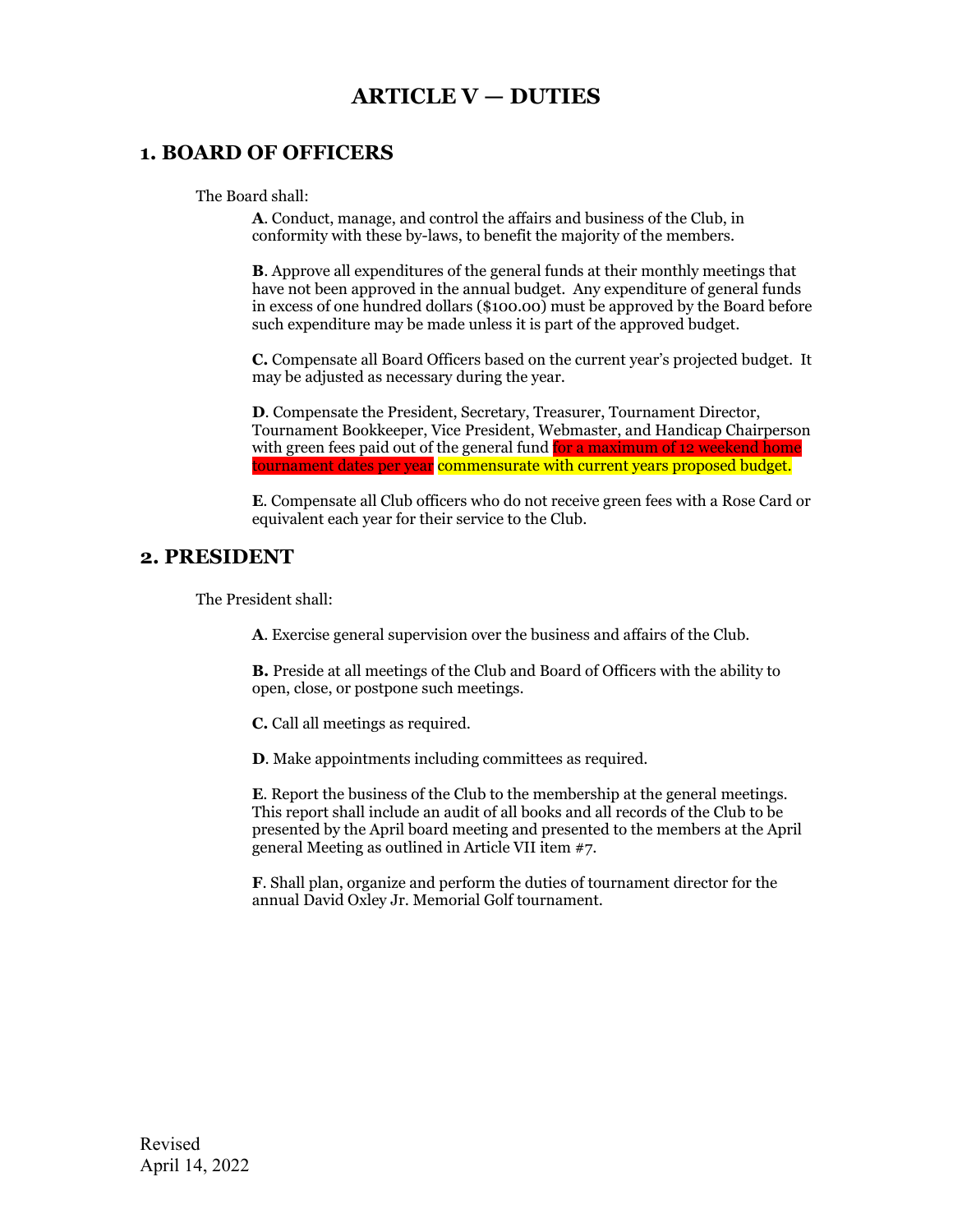### **3. VICE PRESIDENT**

The Vice President shall:

**A**. Take the place and perform the duties of the President in their absence. In the event that both President and Vice President are absent at a meeting, the Board shall appoint a Board member to serve as President for that meeting.

**B.** Provide publicity for the Club.

**C.** Edit and publish a Club newsletter in January, April, July and September. The newsletter will be mailed or e-mailed to all active members, excluding junior members. The newsletter will be mailed to those members who do not agree to accept the newsletter by e-mail.

**D.** Will plan and coordinate the annual RGC Christmas party.

**E**. Will be responsible for the shadow box.

#### **4. SECRETARY**

The Secretary shall:

**A.** Keep a full and complete record of the meetings of the Club and record the minutes at all board and general meetings. The minutes shall be approved by the Board and sent to the Secretary for record keeping. The minutes shall also be posted to the RGC website.

**B.** Maintain a listing of the names, addresses, email addresses, telephone numbers and membership numbers of all members of the Club.

**C.** Notify the Vice President, Handicap Chairperson, and Tournament Director of new Club members.

#### **5. TREASURER**

The Treasurer shall:

.

**A**. Receive and safely keep all monies except tournament money of the Club and deposit same in the name of the Club in such bank(s) as the Board may designate.

**B.** Keep a full and accurate account of the receipts and disbursements of the Club and render to the President and Board, a monthly report of accounts of the financial condition of the Club.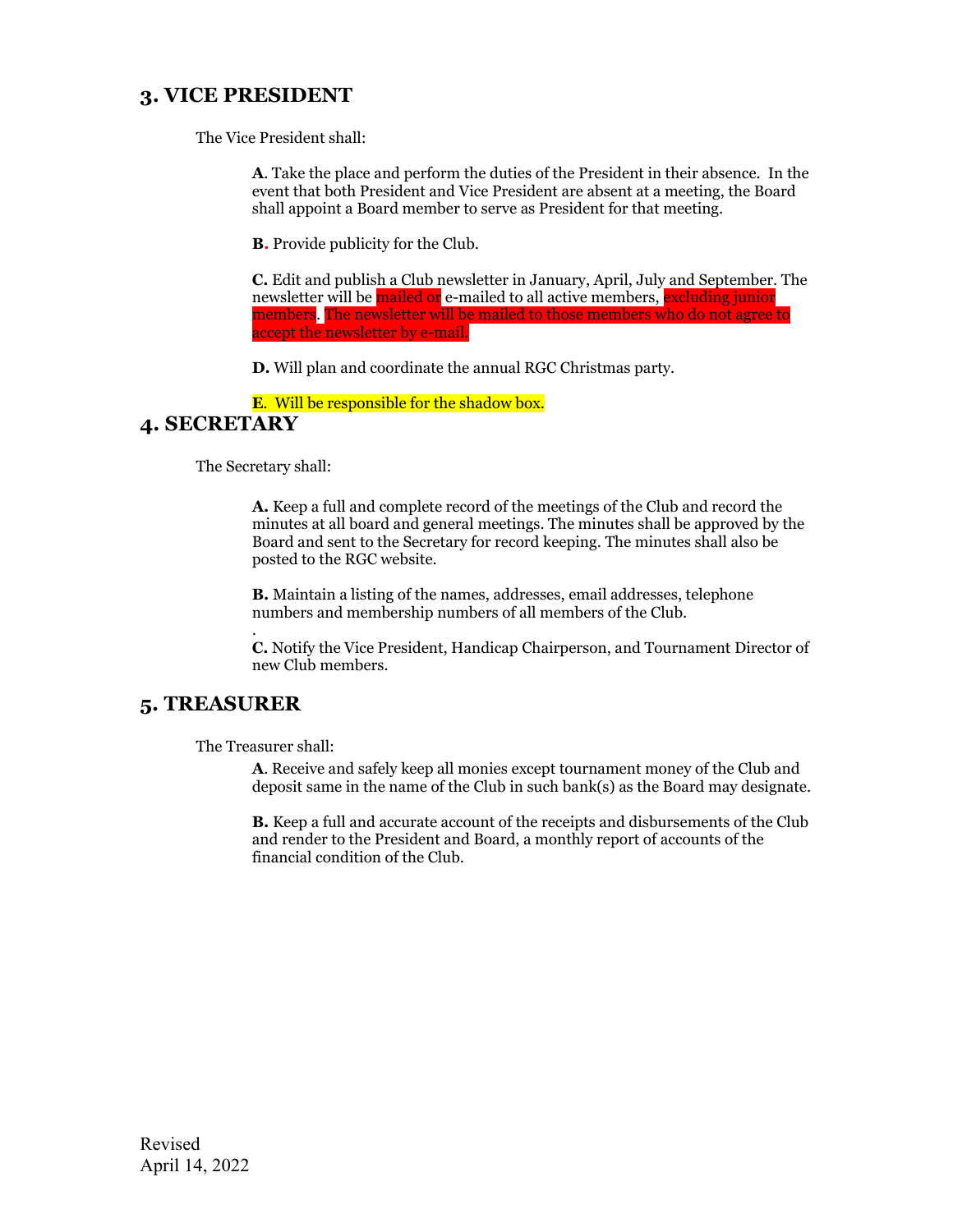### **6. TOURNAMENT DIRECTOR**

The Tournament Director shall:

**A**. Schedule all Club tournaments for the year succeeding their term in office, and establish entry deadlines.

**B**. Receive information from the Tournament Bookkeeper to determine the number of required tee times and establish said tee times.

**C**. Publish a list of tee times for each tournament.

**D**. Notify the Board and membership of tournament cancellations or rescheduled dates.

**E**. Determine, maintain, and publish the results of all RGC tournaments.

**F.** Maintain all tournament perpetual trophies.

**G.** Maintain Tournament computer and accessories.

### **7. WEBMASTER**

The Webmaster shall:

**A**. Report to the Board each month the status of the RGC website.

**B**. Maintain the **Memberplanet** current website, keeping tournament schedules, results, and tee times current as well as posting minutes, past data and other pertinent information relating to the Club.

### **8. HANDICAP CHAIRPERSON**

The Handicap Chairperson shall:

A. Review handicaps from the **computer USGA website** periodically and ensure that posting errors are corrected.

**B**. Establish Club tournament handicaps.

**C**. Maintain a record of all members' WHS handicaps

#### **9. RULES CHAIRPERSON**

The Rules Chairperson shall:

**A**. Be responsible for local rules, decisions, and keeping the Rules Committee current on rules changes.

**B**. Have Rules Committee member available at tournaments for the entire time in case a ruling is needed.

**C**. Have a Rules Committee member available at tournaments for keeping track of playing times as required per the Local Rules.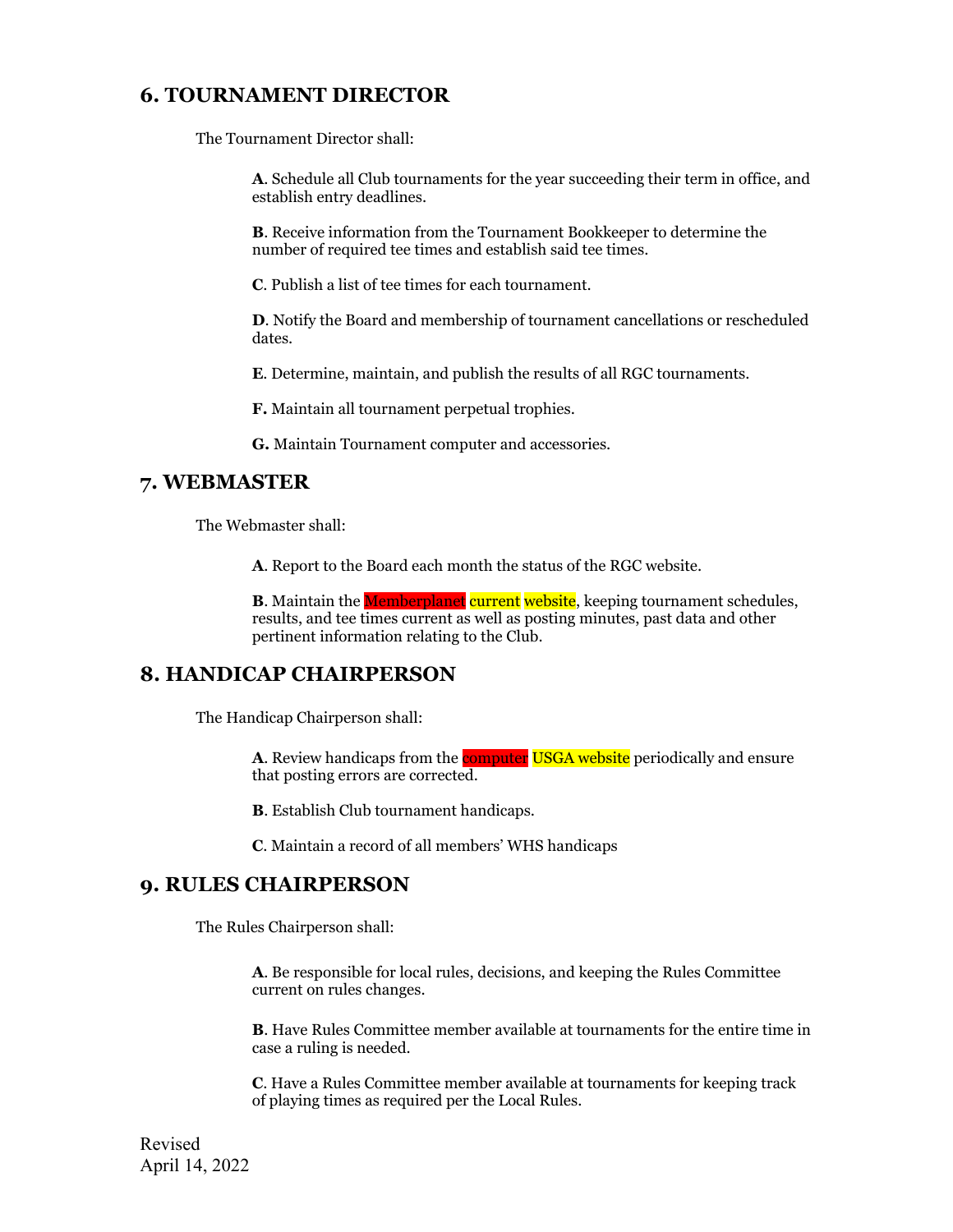### **10. TOURNAMENT BOOKKEEPER**

The Tournament Bookkeeper shall:

**A**. Collect all tournament entries and monies.

**B**. Inform the Tournament Director and Handicap Chairperson when the players have been updated on **Golf Genius** BlueGolf for each tournament.

**C.** Be responsible for the accurate account of the receipts and disbursements of the tournament fund, and render to the President and Board, a monthly report of the financial status of the tournament fund. The Tournament Bookkeeper shall give a complete report for tournament fund for the Clubs annual audit when completed.

#### **11. MEMBER-AT-LARGE**

The Member-At-Large shall:

**A.** Serve on the various committees under Article VII.

**B.** Act as Sargent-At-Arms when assigned by the President.

### **ARTICLE VI — REMOVAL OF OFFICERS**

**1.** Any Officer of the Club may be recalled by the membership.

**2.** A special meeting of the Board of Officers shall be called by the President within 14 days if requested in

writing by six (6) active Club members.

**3.** The Board shall determine if the written petition presents valid reason for a recall.

**4.** If the Board deems a valid reason exists for a recall, they shall provide a written notice to such Officer for confirmation of receipt.

**5.** The Board shall order a special general meeting within 14 days after the confirmation of the Officer's receipt.

**6.** Notice of such a meeting shall be sent to all members by the Secretary.

**7.** No Officer shall be removed from office unless for a good cause as shown by affirmative vote of not less than three fourths  $(3/4)$  of the members present at the special meeting.

**8.** A Board member, who misses two consecutive meetings, without being excused, may be removed from office after Board review, without action at a special meeting.

### **ARTICLE VII — COMMITTEES**

The Chairperson of the following standing committees and any other desired committee shall be appointed by the President and shall serve for their tenure of office. All committees will report to the President the current status at board meetings.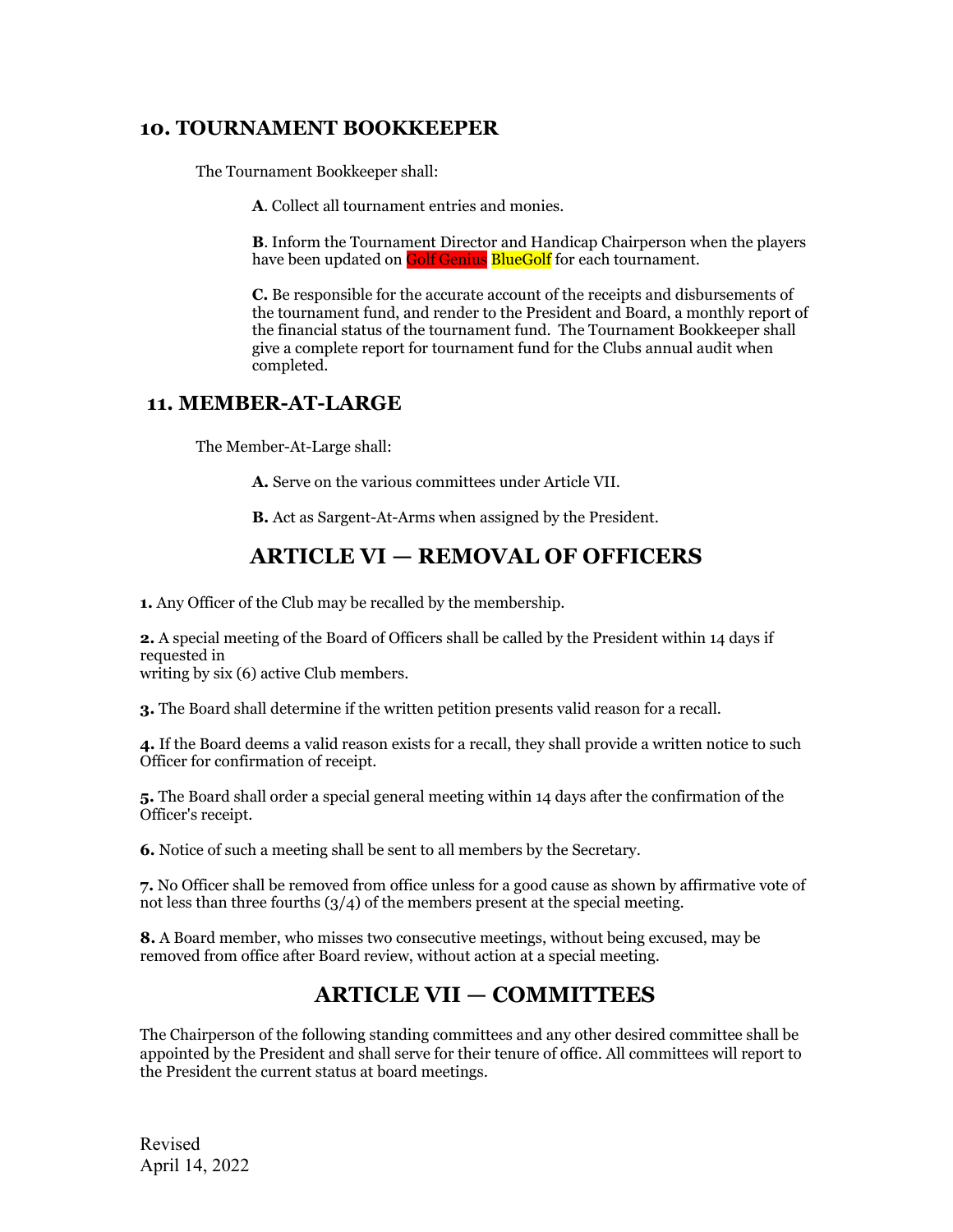### **A. MEMBERSHIP**

The Membership Committee shall provide applications for Membership and devise ways and means to maximize membership as outlined in Article VIII.

#### **B. ENTERTAINMENT**

Entertainment Committee shall provide and arrange for such entertainment as desired by the membership.

#### **C. BY-LAWS**

The Bylaws Committee shall assure that the bylaws are up to date as approved by the membership.

#### **D. HANDICAP**

**1.** The Handicap Committee shall be chaired by the Handicap Chairperson.

**2.** The Handicap Committee shall assist the Handicap Chairperson in carrying out his/her duties.

### **E. TOURNAMENT**

**1**. The Tournament Committee shall be chaired by the Tournament Director.

**2.** The Tournament Committee shall assist the Tournament Director in carrying out his/her duties.

**3.** The Tournament Committee shall assure that the Playing Procedures and Tournament Guide are current and up-to-date as required.

### **F. BUDGET**

**1.** The A balanced budget shall be drawn up and proposed at the January Board meeting.

**2.** The Committee shall consist of the outgoing and incoming President(s), Treasurer(s), Tournament Bookkeeper and incoming Vice-President.

### **G. AUDIT**

**1.** The Audit Committee shall consist of members appointed by the President.

**2.** The annual audit of the previous year shall be conducted by March and presented to the Board by the April Board meeting and presented to the members at the April general meeting.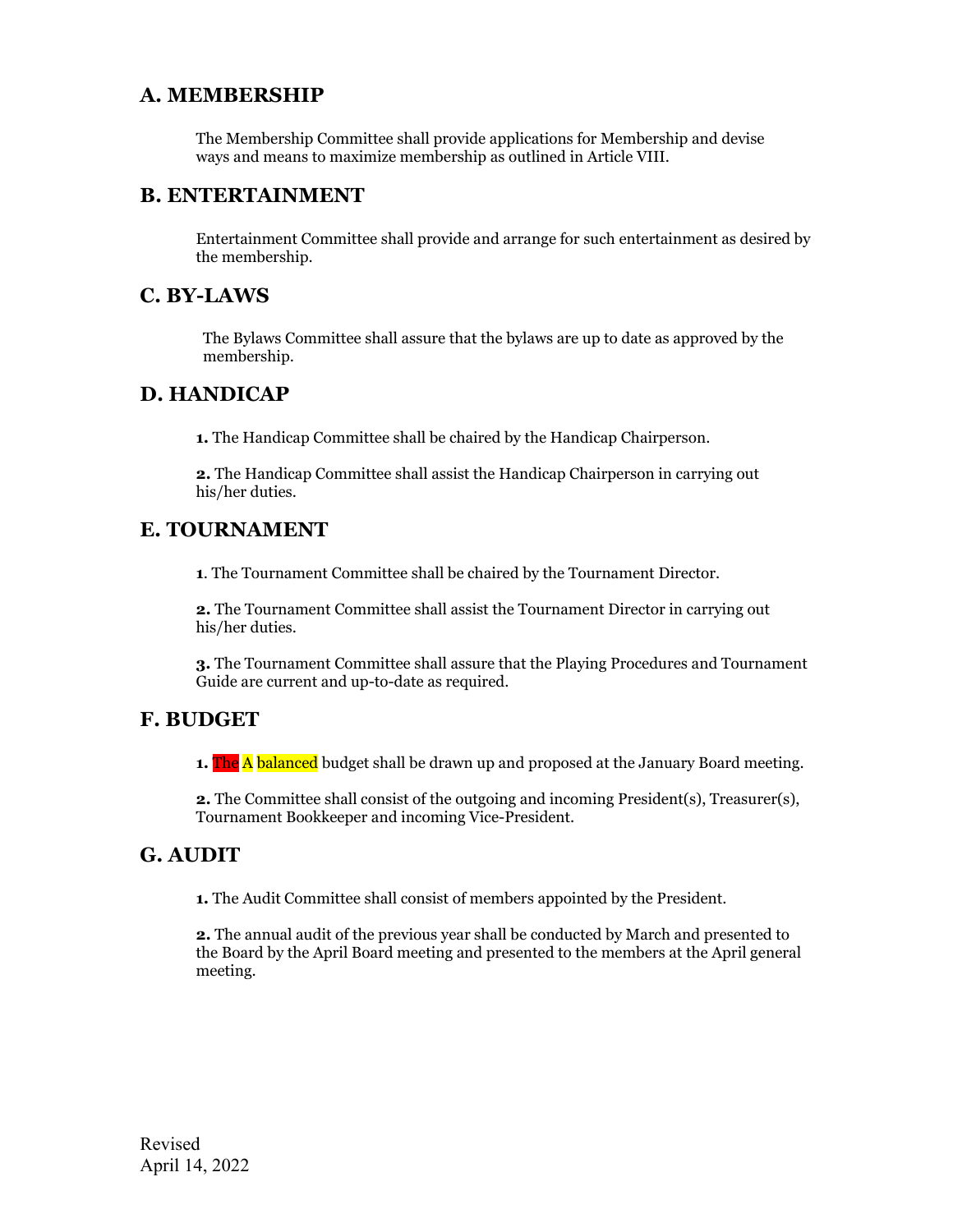### **H. ELECTION**

**1.** The Election Committee shall consist of members appointed by the President and not a candidate for an elected Board of Officers position.

**2.** The Election Committee is responsible for selecting the nominees to the Board of Officers from the membership of the current year.

**3.** It shall consider all inquiries from the membership for the possible appointments and nominations.

**4.** The Board of Officers shall approve all nominations.

#### **I. LOCAL RULES**

**1.** The Rules Committee shall assure that the local rules are up to date, as approved by the membership.

**2.** The Rules Committee shall assist the Rules Chairperson in carrying out their duties.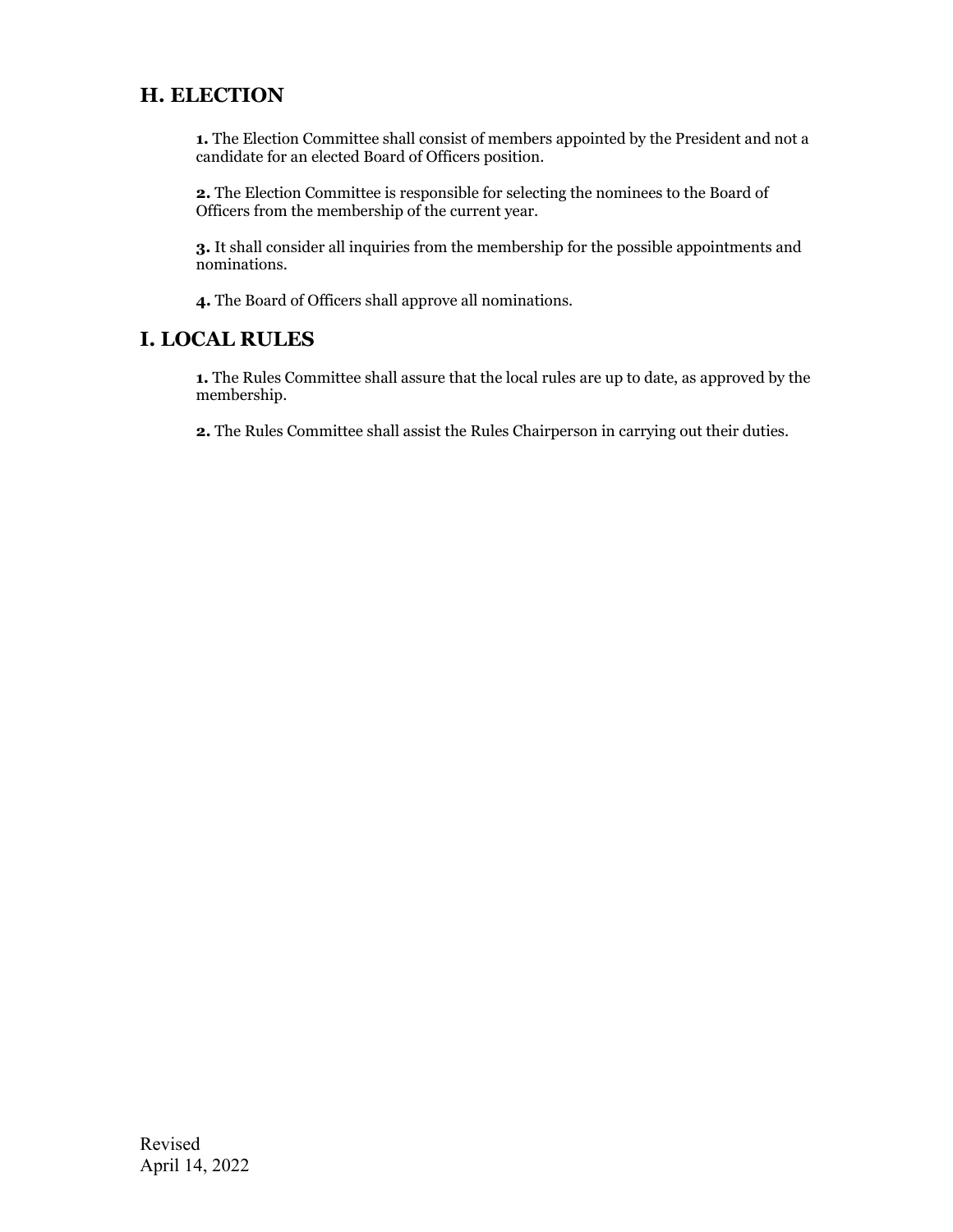## **ARTICLE VIII — MEMBERSHIP**

**1.** The membership of this Club shall include all persons eighteen (18) years of age or older regardless of sex, race, color, religion, ancestry or disability.

**2.** If a current junior member of the Club turns eighteen (18) years of age, he will be given the option to become an active adult member by paying the adult fees less fees paid to become a junior or maintain their junior status for the balance of the year. A letter to this effect shall be emailed by the Secretary to the member no later than two weeks (2) before the eighteenth birthday.

**3.** The membership of this Club shall be open as of October 1st.

**4.** The Board of Officers can disapprove an applicant for membership by a majority vote.

**5.** The Board of Officers shall have the power, by majority vote, to suspend for such period and upon such terms as it may propose, or to expel and forfeit the membership of any member for conduct which, in the Board's opinion, is likely to be prejudicial to the welfare, interest, reputation, or character of the Club.

**6.** RGC Past Presidents shall receive a lifetime Honorary Membership.

**7.** Honorary and complimentary memberships shall not be considered as part of the membership count. An Honorary Membership entitles the member to receive the quarterly newsletter but does not entitle them to participate in Club Meetings or have voting rights.

### **ARTICLE IX — DUES**

**1.** The Board shall review the dues for current and new members as needed.

**2.** An initiation fee shall be charged to all new members.

**3.** The annual RGC dues (including NCGA dues and annual tournament fees.) shall be due and payable after October 1st of the prior year.

**4.** After December 15th all members not paid will be deleted and classified as new members requiring a full payment to reactivate their membership.

**5.** The Past Presidents will be required to pay the NCGA dues and the annual tournament fee.

**6.** No member delinquent in dues or owing any obligation to the Club is eligible to play in any of the Club tournaments, can hold office or enjoy any other Club privileges.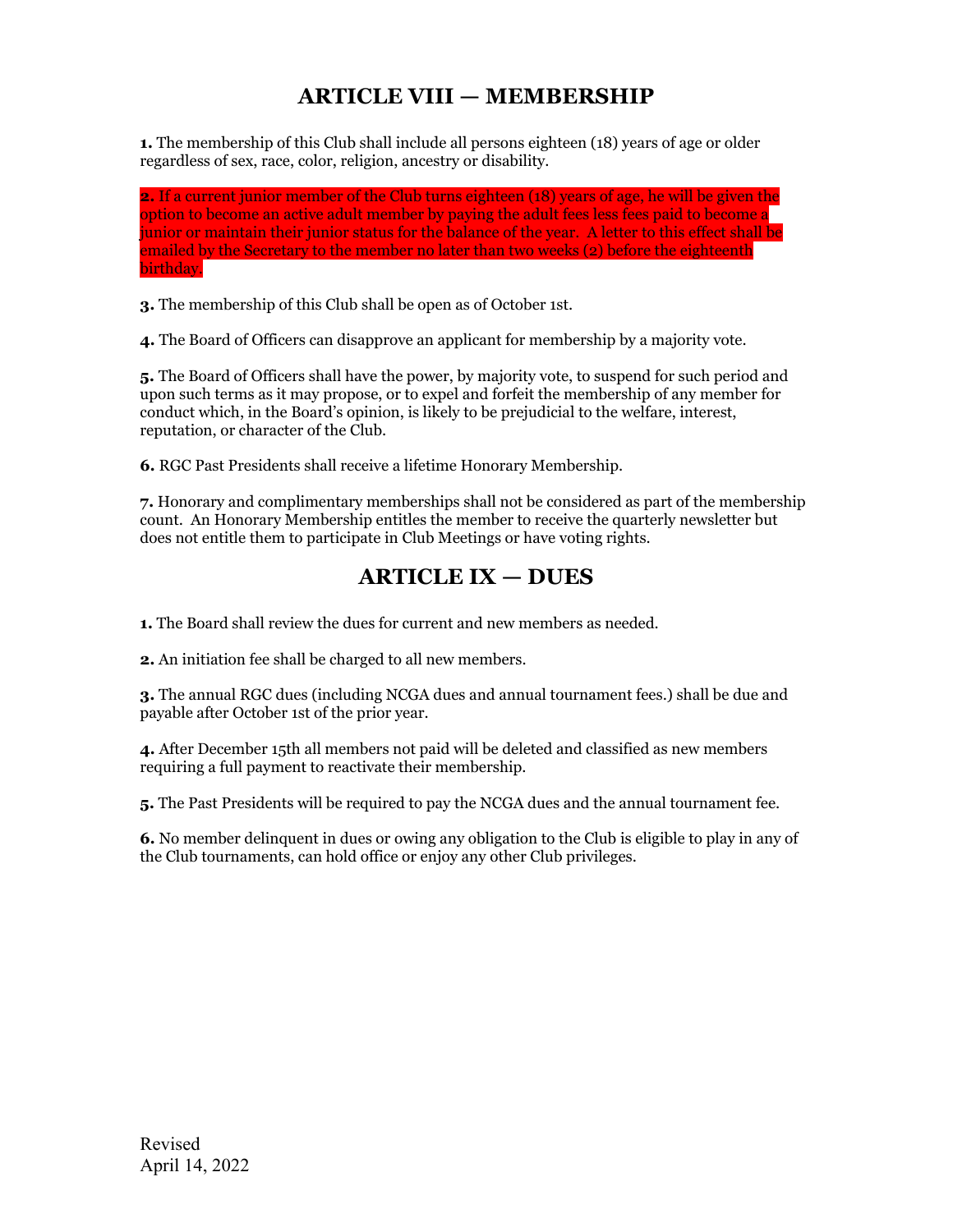### **ARTICLE X — MEETINGS**

**1.** There shall be a general meeting of the Club on the third or fourth Thursday of January, April, July and September at such a place and time as listed in the RGC newsletter, on the website and by email. The member must be in good-standing in order to attend such meetings.

**2.** Special meetings of the Club may be called by the President.

**3.** The President must call a special meeting of the Club upon request of six (6) or more members of the Board of Officers.

**4.** The Secretary shall notify all members of the Club meetings at least fourteen (14) days in advance of the meeting specifying the time, place and purpose of the meeting.

**5.** A quorum for the conduct of the Club business will consist of members present at the general meeting.

**6.** The President has a right to remove anyone from a meeting and the removal will be performed by the appointed Sargeant-At-Arms.

**7.**An agenda will be produced by the Secretary prior to the general meeting**.** 

**8.** Anything presented by a member at the general meeting will be considered to be new business. The information submitted to the Board will be developed by the Board and presented to the membership at a future meeting.

**9.** The order of business for regular meetings will be as follows:

**A.** Presiding officer will call the meeting to order.

- **B.** Minutes approved.
- **C.** Reports by the Officers.
- **D.** Old Business.
- **E.** New Business.
- **F.** Correspondence.
- **G.** Adjourn.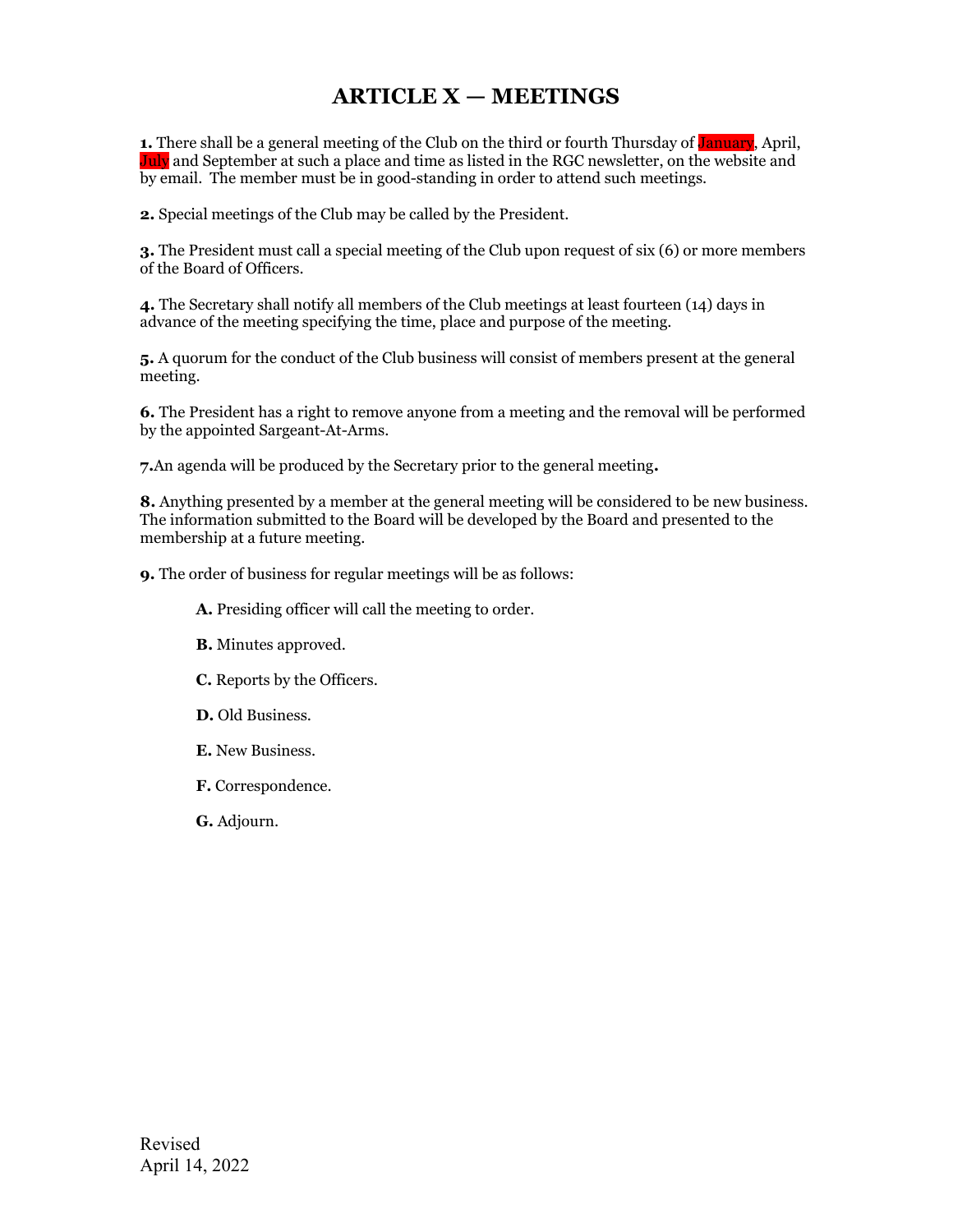### **ARTICLE XI — BOARD OF OFFICERS MEETINGS**

**1**. The meetings of the Board of Officers shall be at such a time and place as the President shall determine.

**2.** Meetings shall be held monthly.

**3**. At the Presidents discretion, the monthly board meeting may be held prior to and on the same day as the quarterly general meeting.

**4**. A majority of the Board of Officers shall be necessary and sufficient to constitute a quorum to form the Board for the transaction of business.

**5.** Members must be invited by the Board to attend Board of Officers meetings. A member in good-standing may request the Board to attend the Board of Officers meetings but it must be approved by the Board prior to attending.

**6.** If an Officer that is required to submit a monthly report is unable to attend, this Officer must submit the report to the President prior to the meeting.

### **ARTICLE XII —ELECTRONIC VOTES**

Electronic votes on Memberplanet **or whatever platform determined by the NCGA** will be allowed for elections or other items deemed appropriate by the Board.

### **ARTICLE XIII — CONDUCT**

Any act of unsportsmanlike conduct, including the use of obscene language or abusive behavior may be cause for further disciplinary action up to and including removal from the Club. Unsportsmanlike conduct includes actions on or off the course.

### **ARTICLE XIV— AMENDMENTS TO THE BY-LAWS**

**1.** These Bylaws may be altered, amended and/or repealed, or new Bylaws may be adopted at a regular meeting, or any meeting called for that purpose, by an affirmative vote of two-thirds  $(2/3)$ of the members present, or written assent of two-thirds  $(2/3)$  of votes cast electronically by members of the Club.

**2.** On all questions regarding these Bylaws, the decision of the Board of Officers shall be final and conclusive.

3. For items of interest which are not covered by these Bylaws, the Board is empowered to act on these items and report to the membership of their action if they deem action must be taken to perform in the best interest of the Club.